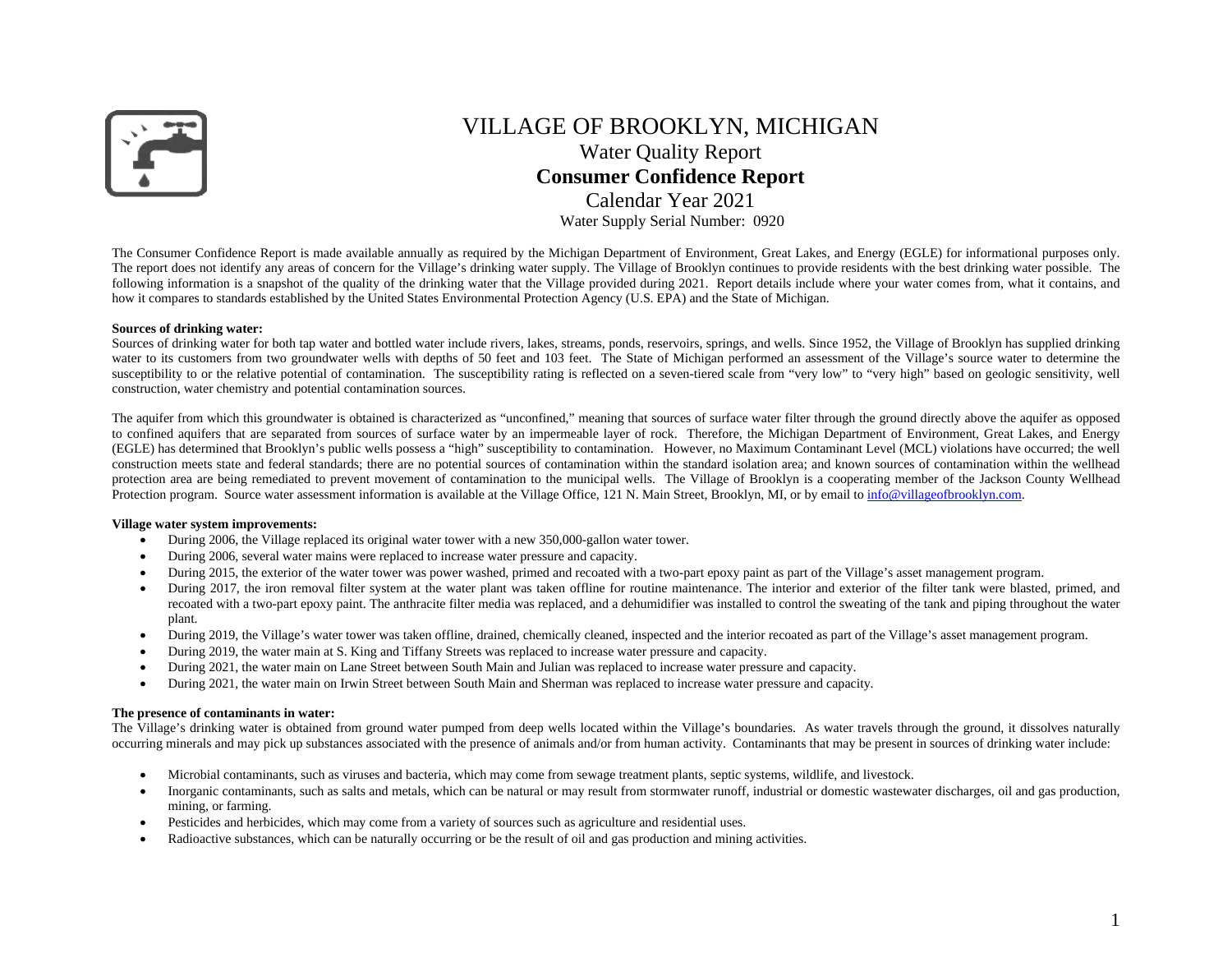$\bullet$  Organic chemicals including synthetic and volatile organic chemicals, which are by-products of industrial processes and petroleum production and can also originate from gas stations, urban storm runoff, and septic systems.

To ensure that tap water is safe to drink, the U.S. EPA prescribes regulations that limit the levels of certain contaminants in water provided by public water systems. Federal Food and Drug Administration (FDA) regulations also establish acceptable limits for contaminants in bottled water which provides the same level of protection for public health.

After the water comes from the Village's wells, it is aerated and filtered to remove iron, treated with fluoride to preserve dental health, and treated with chlorine to protect consumers against microbial contaminants. The water is routinely sampled and tested for various contaminants as required by law. The table below lists all contaminants that were found in tests required by the State of Michigan in 2021. In some cases where the concentrations of contaminants are not expected to change frequently, monitoring tests may be done less than annually. The most recent results of those tests are shown in the table. Violations, if any occurred, would be printed in **bold** type and would be fully explained. As of this report, the Village water meets or exceeds all quality requirements as established by the Michigan Safe Water Drinking Act (PA 399 of 1976). All drinking water, including bottled water, may reasonably be expected to contain a small amount of some contaminants. The presence of contaminants does not necessarily indicate that water poses a health risk. More information about contaminants and potential health effects can be obtained by calling the U.S. EPA's Safe Drinking Water Hotline at (800) 426-4791.

### **Vulnerability of sub-populations:**

Some people may be more vulnerable to contaminants in drinking water than the general population. Immuno-compromised persons such as persons with cancer undergoing chemotherapy, persons who have undergone transplants, people with HIV/AIDS or other immune system disorders, some elderly persons and infants can be particularly at risk from infections. These people should seek advice about drinking water from their health care providers. EPA/CDC guidelines on appropriate means to lessen the risk of infection by Cryptosporidium and other microbial contaminants are available from the Safe Drinking Water Hotline (1-800-426-4791).

#### **Water quality data:**

The table below lists all the drinking water contaminants that the Village detected during the 2021 calendar year. The presence of these contaminants in the water does not necessarily indicate that the water poses a risk to public health. Unless otherwise noted, the data presented in this table is from testing done between January 1 and December 31, 2021. The State of Michigan allows the Village to monitor for certain contaminants less than once per year because the concentrations of these contaminants are not expected to vary significantly from year to year. All the data are representative of current water quality, but some data may be more than one year old.

The public is welcome to comment on or question this report at any meeting of the Brooklyn Village Council. Regular meetings are held on the  $2<sup>nd</sup>$  Monday of each month at 6:00 p.m. and, effective with the meeting on July 12, 2021, meetings will be held at the Brooklyn Branch of the Jackson County District Library, 207 N. Main Street, Brooklyn, Michigan. Written comments may be mailed to the Village of Brooklyn, P.O. Box 90, Brooklyn, MI 49230, by fax to (517) 592-2277, or by email to info@villageofbrooklyn.com.

#### **Terms and abbreviations**:

- . Maximum Contaminant Level Goal (MCLG): The level of a contaminant in drinking water below which there is no known or expected health risk. MCLGs allow for a margin of safety.
- . Maximum Contaminant Level (MCL): The highest level of a contaminant that is allowed in drinking water. MCLs are set as close to the MCLGs as feasible using the best available treatment technology.
- . Maximum Residual Disinfectant Level (MRDL): The highest level of a disinfectant allowed in drinking water. There is convincing evidence that addition of a disinfectant in necessary for control of microbial contaminants.
- . Maximum Residual Disinfectant Level Goal (MRDLG): The level of a drinking water disinfectant below which there is no known or expected health risk. MRDLGs do not reflect the benefit of the use of disinfectants to control microbial contaminants.
- . N/A: Not Applicable
- . ND: Not detectable at testing limit
- . ppm: Parts per million or milligrams per liter
- . ppb: Parts per billion or micrograms per liter
- . ppt: Parts per trillion or nanograms per liter
- . pCi/l: Picocuries per liter (a measure of radioactivity)
- . Action Level (AL): The concentration of a contaminant which, if exceeded, triggers treatment or other requirements which a water system must follow.
- . Level 1 Assessment: A study of the water supply to identify potential problems and determine (if possible) why total coliform bacteria have been found in our water system.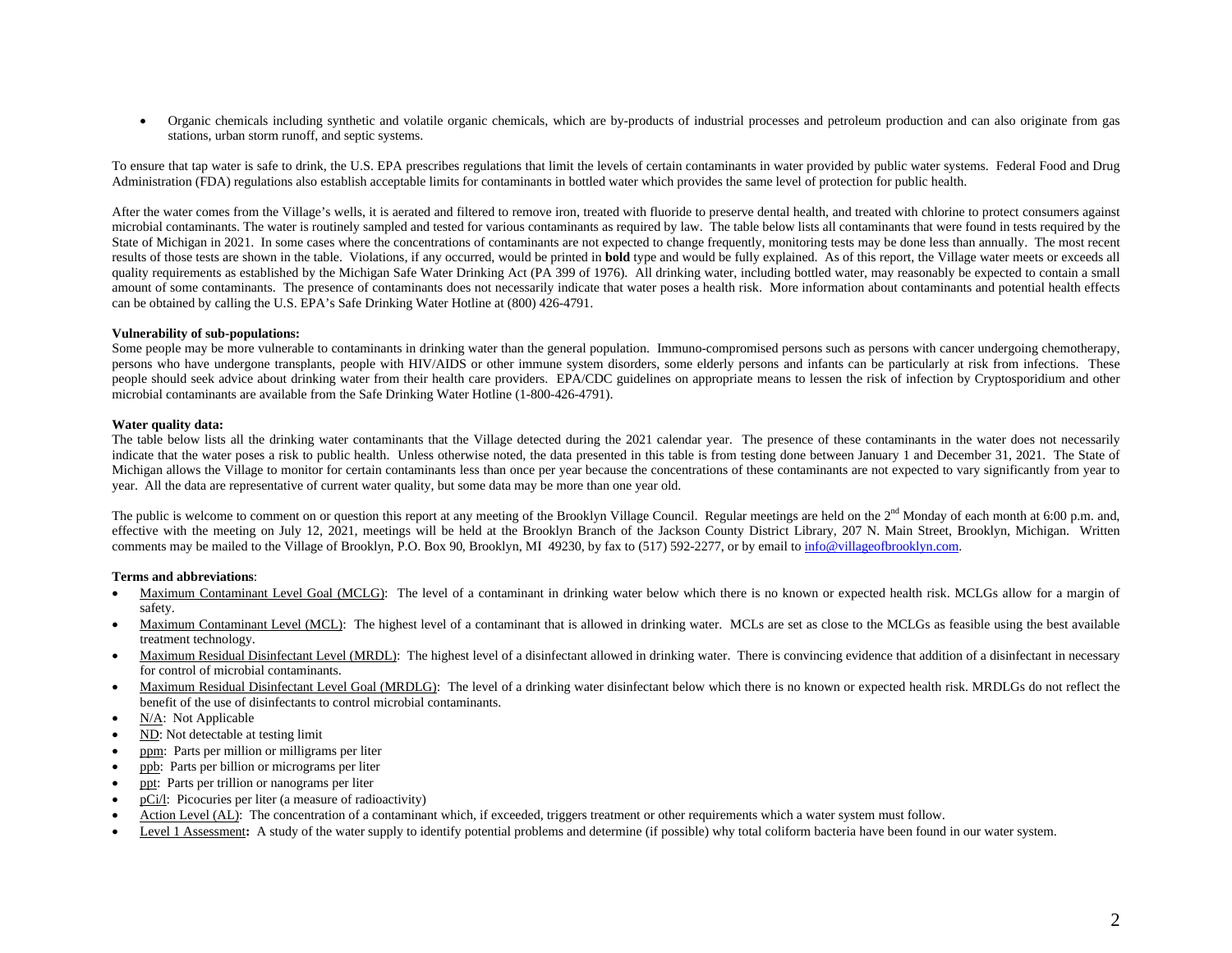$\bullet$ Level 2 Assessment: A very detailed study of the water system to identify potential problems and determine (if possible) why an E. coli MCL violation has occurred and/or why total coliform bacteria have been found in our water system on multiple occasions.

| Regulated<br>Contaminant           | Highest<br>detected level | <b>MCL</b>           | <b>MCLG</b>           | Range of Detections  | <b>Most Recent</b><br>Sample Date | Violation      | <b>Typical Source of Contaminant</b>                                                                                            |  |
|------------------------------------|---------------------------|----------------------|-----------------------|----------------------|-----------------------------------|----------------|---------------------------------------------------------------------------------------------------------------------------------|--|
| <b>Inorganics</b>                  |                           |                      |                       |                      |                                   |                |                                                                                                                                 |  |
| Fluoride <sup>1</sup> (ppm)        | 24 ppm                    | 4 ppm                | 4 ppm                 | $0.91 - 24$ ppm      | 12/16/2021                        | N <sub>o</sub> | Erosion of natural deposits; water additive that<br>promotes strong teeth; discharge from<br>fertilizer and aluminum factories. |  |
| Sodium <sup>2</sup> (ppm)          | 18 ppm                    | N/A                  | N/A                   | N/A                  | 09/29/2021                        | No             | Erosion of natural deposits                                                                                                     |  |
| Chlorine <sup>3</sup> (MRDL)       | $0.92$ ppm                | 4 ppm<br><b>MRDL</b> | 4 ppm<br><b>MRDLG</b> | $0.71 - 1.23$ ppm    | Monthly                           | N <sub>0</sub> | Disinfectant used to control microbes.                                                                                          |  |
| Lead <sup>4</sup> (ppb)            | 1 ppb                     | $15$ ppb             | $0$ ppb               | $0$ ppb $-3$ ppb     | 09/29/2021                        | N <sub>o</sub> | Lead service lines, corrosion of household<br>plumbing including fittings and fixtures; Erosion<br>of natural deposits          |  |
| Copper (ppm)                       | $0.1$ ppm                 | $1.3$ ppm            | 1.3 ppm               | $0.0$ ppm $-0.1$ ppm | 09/29/2021                        | No             | Corrosion of household plumbing; erosion of<br>natural deposits                                                                 |  |
| Arsenic <sup>5</sup> (ppb)         | 3 ppb                     | 10 ppb               | $\Omega$              | N/A                  | 11/03/2017                        | N <sub>0</sub> | Erosion of natural deposits; Runoff from<br>orchards; Runoff from glass and electronics<br>production wastes                    |  |
| Barium (ppm)                       | $0.12$ ppm                | 2 ppm                | 2 ppm                 | N/A                  | 11/03/2017                        | No             | Discharge of drilling wastes; Discharge from<br>metal refineries; Erosion of natural deposits                                   |  |
| <b>Organics</b>                    |                           |                      |                       |                      |                                   |                |                                                                                                                                 |  |
| Haloacetic Acids<br>(HAA5)         | 4 ppb                     | 60 ppb               | N/A                   | N/A                  | 07/28/2021                        | N <sub>o</sub> | By-product of drinking water<br>Disinfection.                                                                                   |  |
| Total<br>Trihalomethanes<br>(TTHM) | 16.9 ppb                  | 80 ppb               | N/A                   | N/A                  | 07/28/2021                        | N <sub>o</sub> | By-product of drinking water<br>Chlorination                                                                                    |  |
| Radium-226/228<br>(pCi/L)          | $1.5$ pCi/L               | 5 pCi/L              | 5 pCi/L               | N/A                  | 8/28/2013                         | N <sub>o</sub> | Erosion of natural deposits                                                                                                     |  |
| Gross alpha<br>emitters (pCi/L)    | $2.9$ pCi/L               | 15 pCi/L             | $0$ pCi/L             | N/A                  | 8/28/2013                         | N <sub>o</sub> | Erosion of natural deposits                                                                                                     |  |

Report of regulated substances detected in the Village of Brooklyn drinking water during 2021 [Note: During 2021, all regulated substances detected were well within stringent Federal and State standards.]

<sup>1</sup>On September 29, 2021 a sample was collected and tested for Fluoride. That sample had a result of 24 ppm, well over the maximum contaminant level for fluoride. The Village of Brooklyn and EGLE staff performed a thorough investigation on the matter and it was determined that the sample collected on that day was not a valid representation of our water system. This sample result does not pose a threat to the health and safety of the consumer and will not result in a violation for the Village of Brooklyn. A follow up sample was collected on December 16, 2021 which had a result of 0.91 ppm. The Village of Brooklyn is working closely with EGLE to make additional upgrades to our system to continue to deliver a quality product to our customers.

**2** Sodium is not a regulated contaminant; however, sodium levels are provided for individuals with dietary and health concerns.

<sup>3</sup>The chlorine level detected was calculated using a running annual average. Village drinking water is tested monthly, so chlorine levels are averaged for the calendar year.

<sup>4</sup> Information about lead: If present, elevated levels of lead can cause serious health problems, especially for pregnant women and young children. Lead in drinking water is primarily from materials and components associated with service lines and home plumbing. Though the Village is not aware of the presence of any lead service leads, since lead pipe was not in use in 1952 when the Village began providing drinking water, lead solder remained in use until 1986. The Village of Brooklyn is responsible for providing high quality drinking water but cannot control the variety of materials used in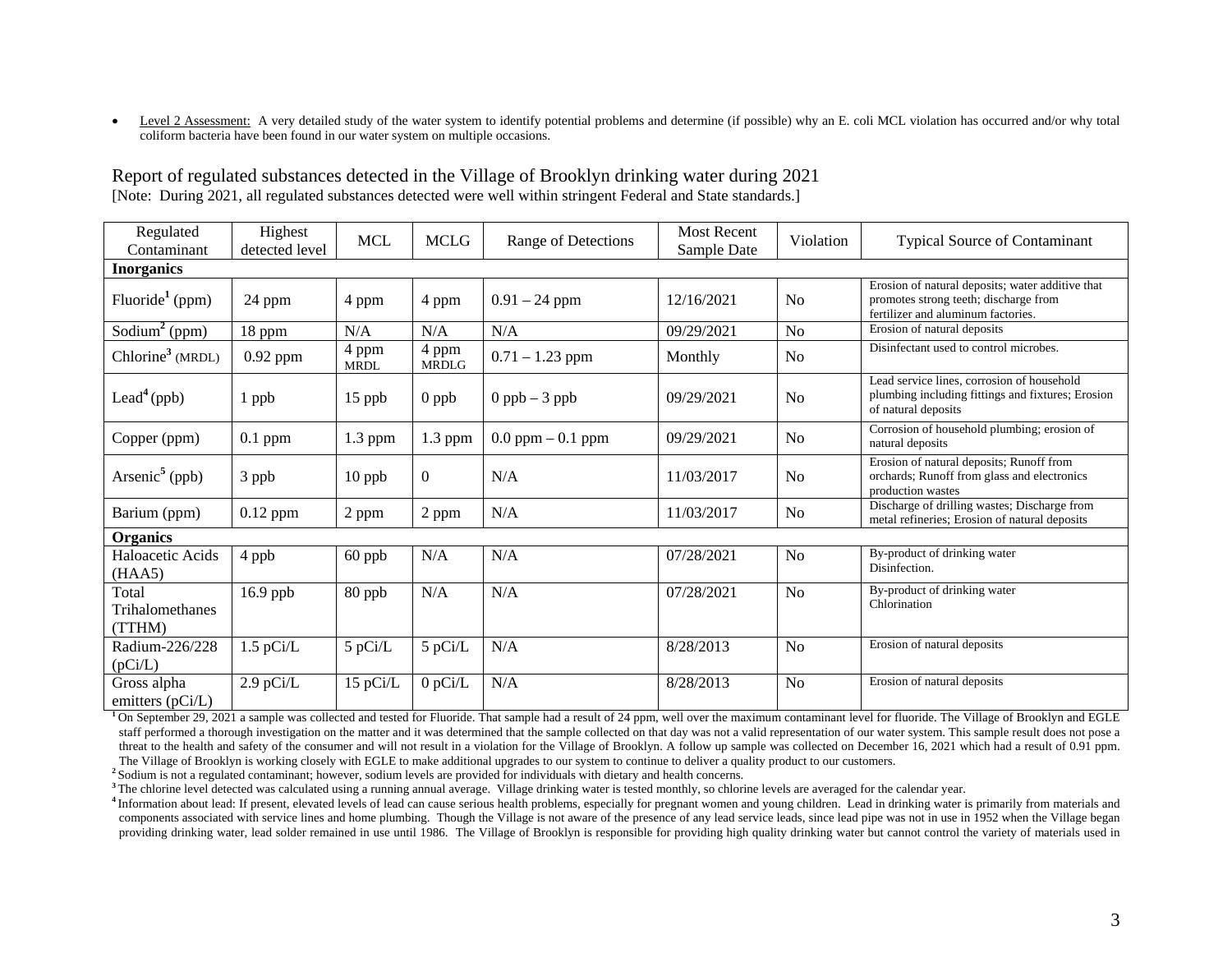plumbing components in privately owned residential and commercial properties. When your water has not been in use for several hours, you may minimize the potential for lead exposure by flushing your tap for 30 seconds to two minutes before using water for drinking or cooking. If you are concerned about lead in your water, you may wish to have your water tested. Information on lead in drinking water, testing methods, and steps you can take to minimize exposure is available from the Safe Drinking Water Hotline or at 1-800-426-4791 or at http://www.epa.gov/drink/info/lead.

<sup>5</sup> "While your drinking water meets EPA's standard for arsenic, it does contain low levels of arsenic. The EPA's standard balances the current understanding of arsenic's possible health effects against the costs of removing arsenic from drinking water. The EPA continues to research the health effects of low levels of arsenic, which is a mineral known to cause cancer in humans at high concentrations and is linked to other health effects such as skin damage and circulatory problems."

#### **Additional Monitoring:**

\*Additional analyses were done in 2020 to detect the presence of numerous organic compounds. All such tests were negative and none of these substances were detected. Additional analyses were done in 2020 to detect antimony, beryllium, cadmium, chromium, mercury, nickel, selenium, thallium, and, also in 2020, to detect numerous carbamates, herbicides, and pesticides. All such tests were negative and none of these substances were detected.

\*Additional analyses were done in 2021 to detect the presence of Per- and Polyfluoroalkyl substances (PFAS). All such tests were negative and none of these compounds were detected. Perand polyfluoroalkyl substances (PFAS) are a large group of man-made chemicals that include perfluorooctanoic acid (PFOA) and perfluorooctanesulfonic acid (PFAS). PFAS have been used globally during the past century in manufacturing, firefighting and thousands of common household and other consumer products such as but not limited to: water and stain repellent products, non-stick pots and pans, personal care products (e.g., cosmetics, lotions), insect repellants and sunscreens, and food packaging wrappers. PFAS chemicals are persistent in the environment and in the human body - meaning they don't break down and they can accumulate over time. In recent years, experts have become increasingly concerned by the potential effects of high concentrations of PFAS on human health. PFAS move easily through the ground and may get into groundwater that is used for some water supplies or for private drinking water wells. When spilled into lakes or rivers used as sources of drinking water, they can get into drinking water supplies.

\*Additional information about Lead: The Village of Brooklyn is currently in the process of completing an inventory of all water distribution system materials used in the delivery of drinking water to consumers to ensure there is no presence of lead material in the system. As noted earlier in this report the Village is not aware of the presence of any lead service leads, since lead pipe was not in use in 1952 when the Village began providing drinking water. Our water supply currently has 588 service lines of unknown material out of a total of 588 service lines. The village is making every effort to verify the materials used in these service lines to ensure the quality of your drinking water. Through past records which include; original installation, system upgrades, and service replacements, we are compiling an inventory of what materials used for service lines are known. Those service lines that are still unknown after past records have been gone through will be verified using a combination of information we compile from inspections inside each household or business and in various locations along the service line outside of the household or business. Once this inventory is complete, we will begin replacing services lines that contain lead or any lead material, if any.

**NOTE: \*During the monitoring period of August 3, 2020 to February 3, 2021, we did not complete monitoring for per- and polyfluoroalkyl substances (PFAS) and therefore, cannot be sure of the quality of your drinking water during that time. The Village of Brooklyn was issued a violation for not collecting a sample during that time. This violation**  does not pose a threat to the quality of the Village's water. A follow up PFAS sample was taken on March 31, 2021 and again on September 29, 2021 and no PFAS compounds **were detected. The final page of this water quality report contains more detailed information pertaining to this violation.**

For additional information about your drinking water or the contents of this report, contact the Director of Public Works at 121 N. Main Street, P.O. Box 90, Brooklyn, MI 49230, call (517) 592-5873, or email director@villageofbrooklyn.com. Individual copies of the 2021 Consumer Confidence Report will be mailed. Additional copies of this report will also be available and can be reviewed at the Village of Brooklyn Office at 121 N. Main St. Brooklyn, MI 49230. The 2021 Consumer confidence report will also be available on the Village of Brooklyn's website at https://villageofbrooklyn.com/pdfs/reports/consumerconfidence/ConsumerConfidenceRpt\_2021.pdf